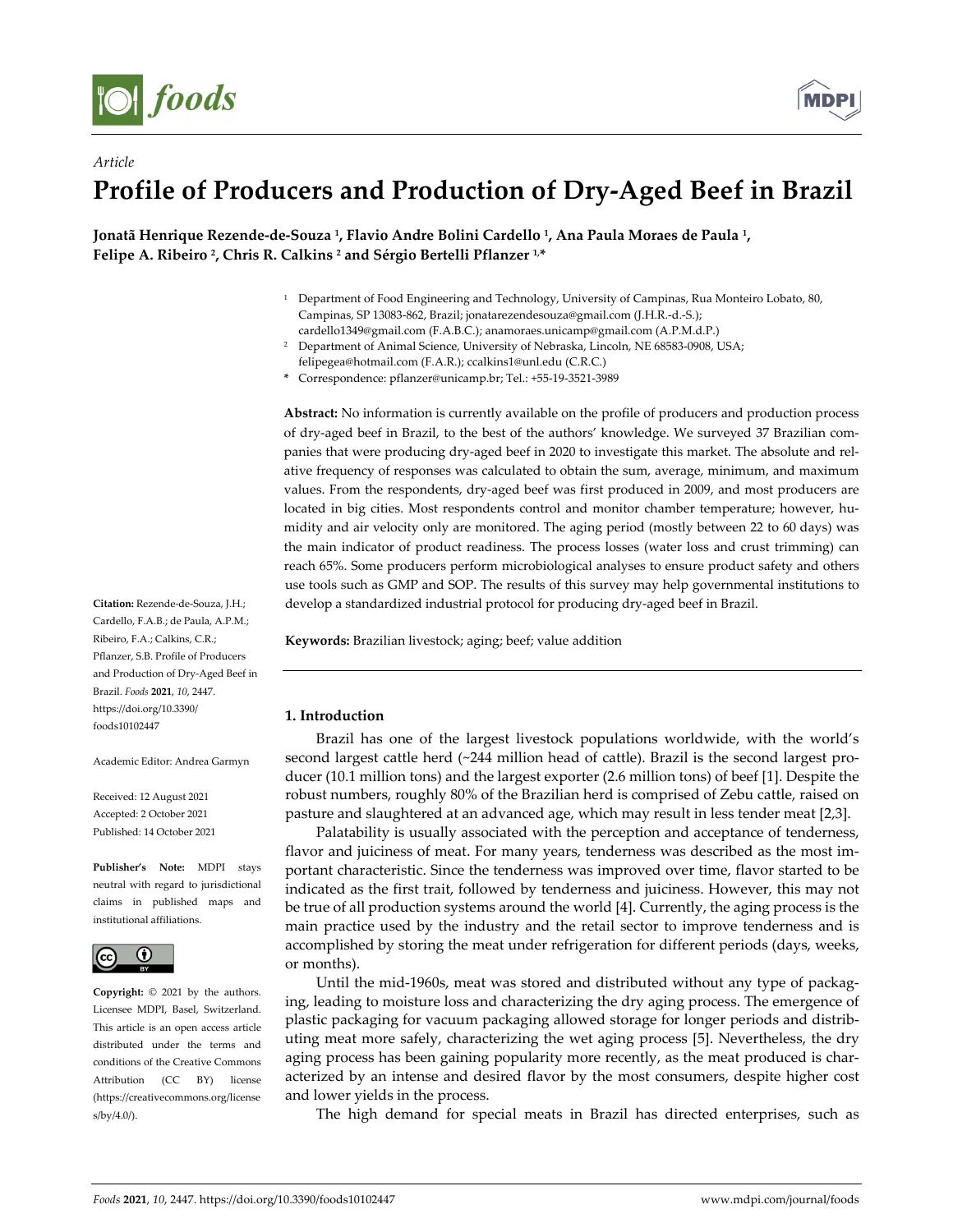slaughterhouses, meat shops, or restaurants, to produce dry-aged beef, despite the lack of specific legislation for its production and marketing.

Several factors directly affect meat quality and process yield of dry-aged beef, involving raw materials, such as animal age, sex, weight, breed, amount of subcutaneous and intramuscular fat, cuts (muscles) as well as environmental factors, such as tempera‐ ture, air humidity, and ventilation [6].

This work investigated the profiles of producers and the production processes of dry‐aged beef in Brazil.

#### **2. Materials and Methods**

This research was approved by the Ethics Committee of the University of Campinas (Protocol Number: 08899319.5.0000.5404) and all volunteers expressed their consent.

Initially, we screened dry‐aged beef producers in Brazil. We contacted slaughter‐ houses, meat distributors, and consultants via telephone and e‐mail, in a standardized manner, to identify the enterprises producing dry-aged beef in the country and 37 companies participated in the survey.

The survey was conducted through an online questionnaire, applied on the Google Forms interface between August and November 2020. The questionnaire consisted of 42 questions categorized into 9 sessions, namely: general information (*n* = 3); infrastructure and production capacity (*n* = 5); origin and information on raw material (*n* = 8); process parameters ( $n = 8$ ); business management ( $n = 4$ ); economic issues ( $n = 3$ ); product safety (*n* = 7); product sensory attributes (*n* = 2); and final considerations (*n* = 2).

All data were tabulated in an Excel spreadsheet (Microsoft, Redmond, WA, USA). The absolute and relative frequency of responses were calculated to obtain the sum, av‐ erage, minimum, and maximum values.

#### **3. Results and Discussion**

## *3.1. General Information*

Respondents were asked about the year when they started dry‐aged beef production (Table 1). Our survey showed that the first record of dry‐aged beef production occurred in 2009 by one of the enterprises. Since then, roughly one more companies started pro‐ duction each year until 2013. From 2014 to 2018, three to five more companies each year started producing dry‐aged beef. The largest number of new companies (10) occurred in 2019, showing a sharp market increase for this product in Brazil. However, the number of new companies dropped to four in 2020, possibly due to the global health situation im‐ posed by the coronavirus COVID‐19 pandemic.

The gradual increase in the number of new producers until 2019 may be attributed to gains in the wage income of Brazilian families. According to the Brazilian Institute of Geography and Statistics (IBGE) [7], per capita income in Brazil rose from BRL 630.25 in 2009 to BRL1380.00 in 2020, an increase of 118.96% during this period. In addition, the meat market in Brazil has been growing steadily over the years, with an increase of the number of new specialized meat shops mainly in major urban centers in the country.

The southeast concentrates most dry‐aged beef producers (74.4%) in Brazil, followed by the south (15.4%), and central west (5.1%), and northeast (5, 1%) (Table 1). The southeastern region houses the bigger part of the Brazilian population (42% of the Bra‐ zilian population) and has the highest average income per capita, with a value of BRL 2645.00. The northeastern region, however, has the lowest per capita income (BRL 1510.00) and the central‐western region is the least populated (7.5% of the population) [7,8]. São Paulo state (southeast) has the largest number of dry-aged beef producers, which may be related to a high per capita income, in addition to its gastronomic culture. Furthermore, the capital city of São Paulo (São Paulo state) is the largest metropolis in Latin America and considered the sixth largest in the world, with over 22 million inhab‐ itants in 2020, accounting for 50.04% of the entire population of São Paulo State [8].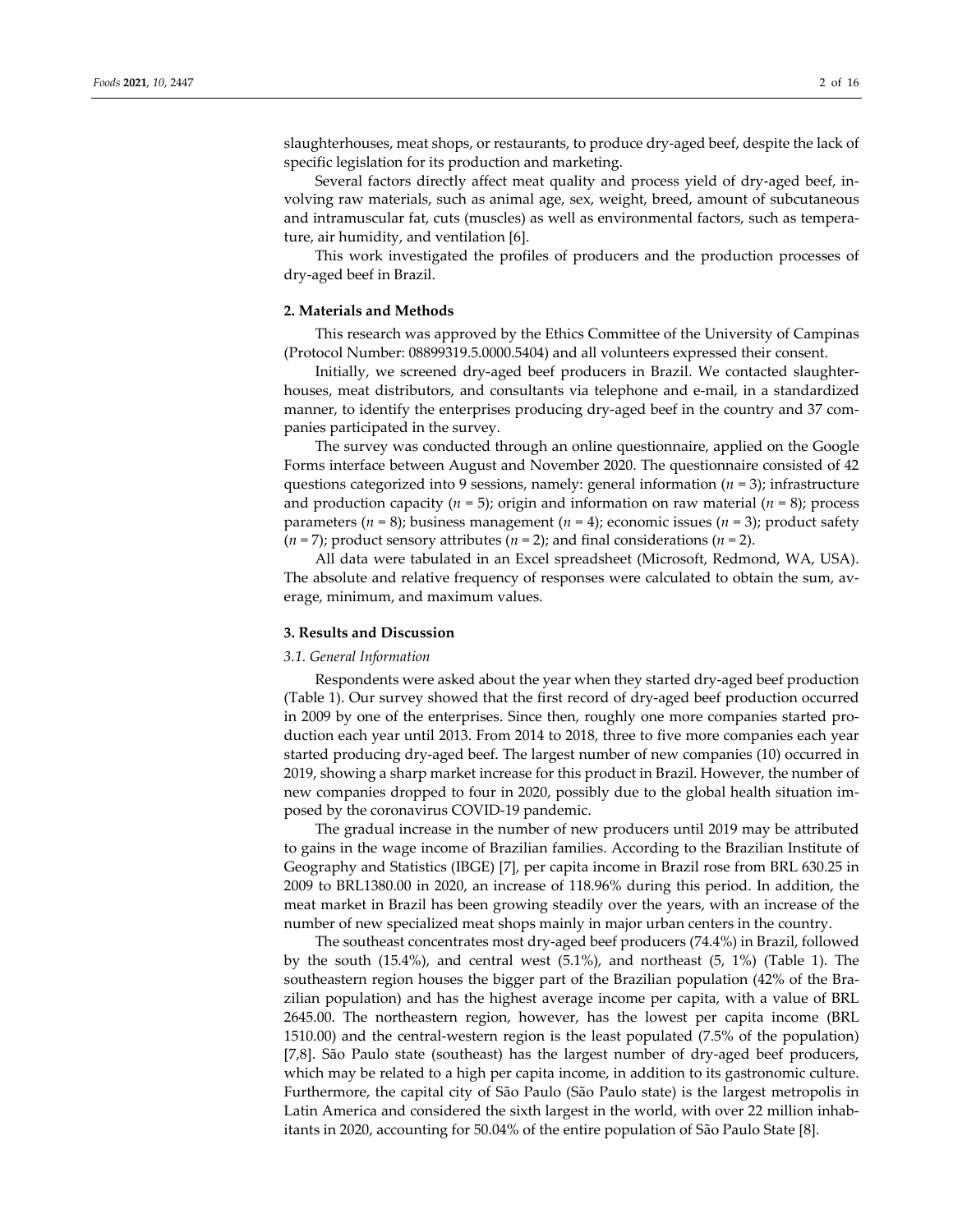|                                                             |                  | Answers                            |  |
|-------------------------------------------------------------|------------------|------------------------------------|--|
| Item                                                        | $N^{\circ}$      | $\mathbf{O}_{\mathbf{O}}^{\prime}$ |  |
| When did you start producing dry-aged beef?                 |                  |                                    |  |
| 2009                                                        | 1                | 2.7                                |  |
| 2010                                                        | 1                | 2.7                                |  |
| 2011                                                        | 1                | 2.7                                |  |
| 2012                                                        | $\boldsymbol{0}$ | 0.0                                |  |
| 2013                                                        | 1                | 2.7                                |  |
| 2014                                                        | 3                | 8.1                                |  |
| 2015                                                        | 3                | 8.1                                |  |
| 2016                                                        | 4                | 10.8                               |  |
| 2017                                                        | 4                | 10.8                               |  |
| 2018                                                        | 5                | 13.5                               |  |
| 2019                                                        | 10               | 27.0                               |  |
| 2020                                                        | $\overline{4}$   | 10.8                               |  |
| Total                                                       | 37               | 100                                |  |
| Where is your company located (State/Region)?               |                  |                                    |  |
| Bahia-Northeast Region                                      | 1                | 2.6                                |  |
| Espírito Santo-Southeast Region                             | 1                | 2.6                                |  |
| Mato Grosso-Central-West Region                             | $\mathbf{1}$     | 2.6                                |  |
| Mato Grosso do Sul-Central-West Region                      | 1                | 2.6                                |  |
| Minas Gerais-Southeast Region                               | $\overline{2}$   | 5.1                                |  |
| Paraná-South Region                                         | $\overline{2}$   | 5.1                                |  |
| Rio de Janeiro-Southeast Region                             | $\mathbf{1}$     | 2.6                                |  |
| Rio Grande do Norte-Northeast Region                        | 1                | 2.6                                |  |
| Santa Catarina-South Region                                 | 4                | 10.3                               |  |
| São Paulo-Southeast Region                                  | 25               | 64.1                               |  |
| Total                                                       | 39               | 100                                |  |
| How do you market dry-aged beef?                            |                  |                                    |  |
| Trimmed meat for culinary preparation by the consumer       | 26               | 40.6                               |  |
| Untrimmed meat for culinary preparation by the consumer     | 8                | 12.5                               |  |
| Culinary preparation in the commercial establishment itself | 16               | 25.0                               |  |
| Hamburger production                                        | $\overline{2}$   | 3.1                                |  |
| Sale to catering companies                                  | 1                | 1.6                                |  |
| Sale to other companies that market the meat                | 11               | 17.2                               |  |
| Total                                                       | 64               | 100                                |  |

**Table 1.** General identification of enterprise that produce dry‐aged beef in Brazil.

Dry‐aged beef in Brazil is mainly commercialized in butcher's shops, where the meat goes through the trimming process to be sold to the consumer (40.6%). Twenty‐five per‐ cent of the enterprises surveyed are restaurants, where beef undergoes culinary preparation and is served to the consumer as a ready meal in the same place of production. Sensory and convenience issues can justify this tendency because beef has a dark color and dry texture after the dry-aging process and shows a more desirable appearance with the removal of the crust surface. In addition, trimming and steak cutting for commercialization promote greater comfort and ease for consumers, associated to consumption at restaurants, as it is a ready‐to‐cook or ready‐to‐eat product.

# *3.2. Infrastructure and Production Capacity*

The companies interviewed have one to five aging chambers; the majority has only one chamber (67.7%), and one of the most prevalent productions has a capacity that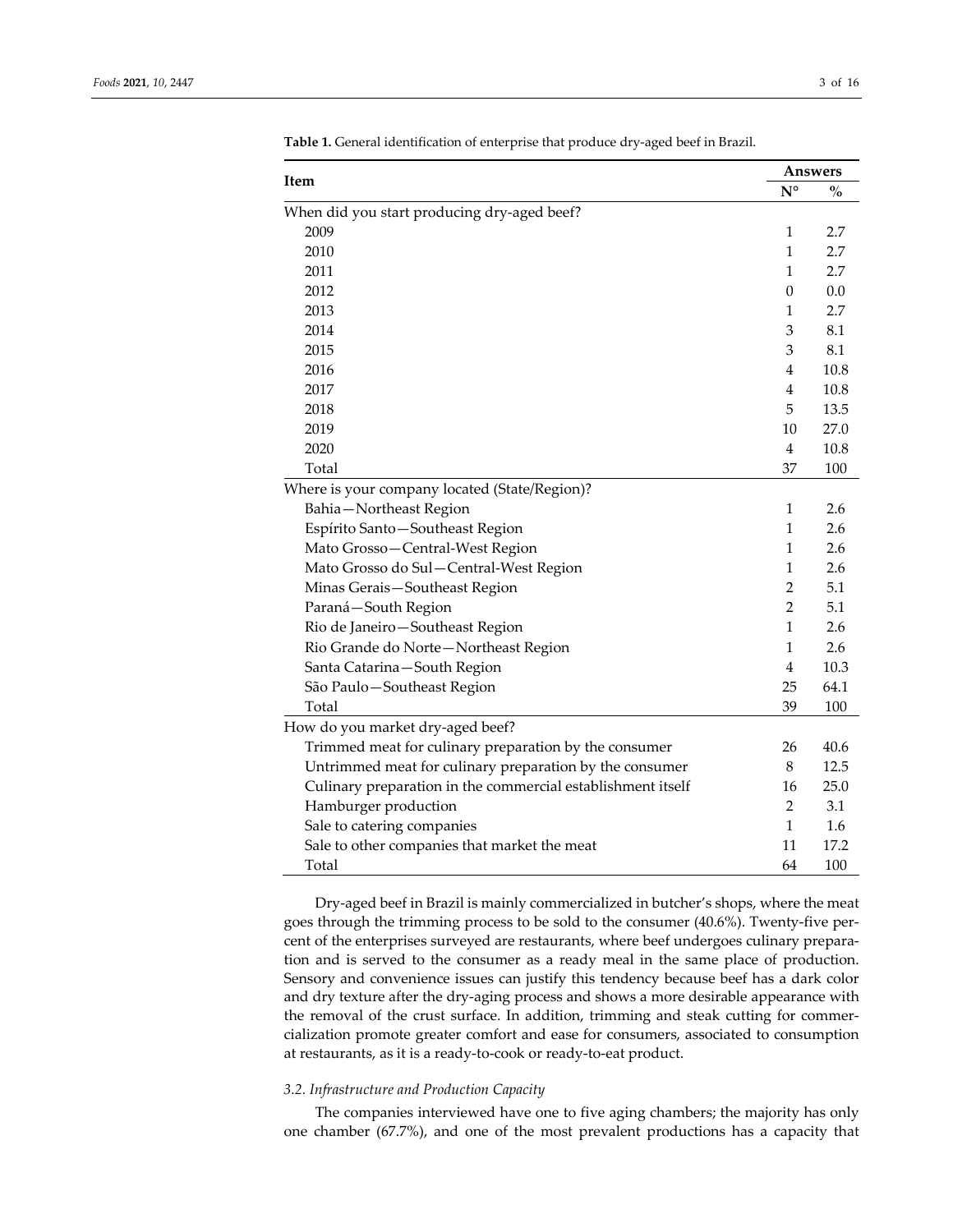ranges from 100 to 1000 kg of meat (43.2%) (Table 2). Nevertheless, the total meat used for the dry‐aging process increased considerably between 2017 and 2019 (Table 3).

|                                                   | Answers        |                                    |
|---------------------------------------------------|----------------|------------------------------------|
| Item                                              | $N^{\circ}$    | $\mathbf{0}_{\mathbf{0}}^{\prime}$ |
| How many aging chambers does your company have?   |                |                                    |
| 1                                                 | 25             | 67.6                               |
| $\overline{2}$                                    | 8              | 21.6                               |
| 3                                                 | $\overline{2}$ | 5.4                                |
| 4                                                 | 1              | 2.7                                |
| 5                                                 | 1              | 2.7                                |
| Total                                             | 37             | 100                                |
| What is the production capacity of dry-aged beef? |                |                                    |
| < 100 kg                                          | 15             | 40.5                               |
| 101 to $1000 \text{ kg}$                          | 16             | 43.2                               |
| >1000 kg                                          | 6              | 16.2                               |
| Total                                             | 37             | 100                                |

**Table 2.** Production capacity of dry aging producers in Brazil in 2019.

**Table 3.** Total, minimum and maximum values of dry‐aged beef production in Brazil \*.

| Year | Total (kg) | Minimum (kg) | Maximum (kg) |
|------|------------|--------------|--------------|
| 2017 | 47.675     |              | 30.000       |
| 2018 | 88.470     | 20           | 60.000       |
| 2019 | 181.330    | 20           | 100.000      |

\* 2020 data were not presented by all producers and are therefore not described in the table.

#### *3.3. Origin and Raw Material Information*

Dry aging is used to enhance meat tenderness and flavor [9,10]. To meet this im‐ provement on sensory quality, how the producers select the meat cuts (raw material) can impact the process and the final quality of the product. Table 4 shows the meat traits used by producers in dry aging. The largest part of the interviewees (48.1%) reported that the raw material received was unvacuumed in plastic packaging; 26.9% received the meat vacuum‐packed, and another 25.0% received unpacked meat. For those receiving vac‐ uum‐packed meat, the combination of wet and dry aging methods can be a good strategy to reduce losses in processing and keep the desired traits of the product Meat received in plastic bags implies a reduction in the contamination risk (chemical, physical, or micro‐ biological).

Regarding the time from the slaughterhouse to start the aging, 67.4% of the pro‐ ducers reported a period shorter than 7 days. The action of proteolytic enzymes in the breakdown of myofibrillar proteins begins right after animal slaughter and continues throughout the rigor mortis period and during meat storage in a refrigeration system [11–13]. Thus, the longer the time between slaughter and the beginning of dry aging, the more intense the action of these proteases. Conversely, this time can be critical for the sanitary product quality, as most meat is stored before transport and is transported from the packing plant to the new establishment without vacuum or even without controlled conditions of humidity and ventilation.

The main cuts (75.5%) used for dry aging originate from the thoracic–lumbar region, represented by beef rib (NAMP 103) and short loin (NAMP 174), which can be marketed in Brazil as a single bone-in cut with tenderloin (NAMP 103 plus  $174$  –from the 6 $\degree$  thoracic vertebra to 6° lumbar vertebra) or boneless and without the tenderloin (NAMP 180—boneless strip loin plus NAMP 110—boneless beef rib) [14,15] (Figure 1). The cuts in the dorsal–lumbar region are the principal valued on the carcass and the main muscle,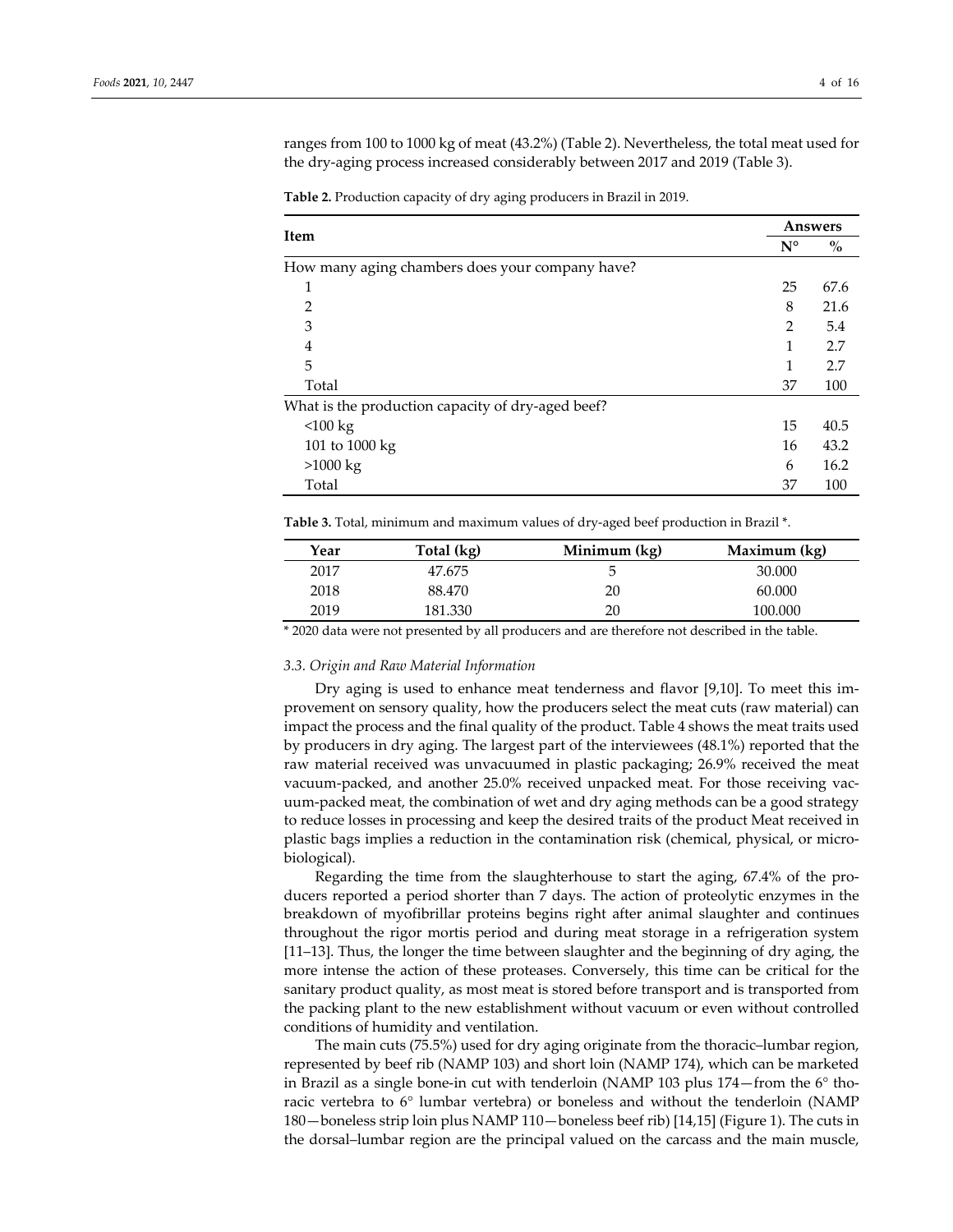Short loin [14] NAMP 174 or 180 Beef rib [14] NAMP 103 or 110 Marketed in Brazil as a single cut [15]: Bone-in: "lombo" Boneless: "contrafilé"

the Longissimus lumborum et thoracis responds well to the aging process [16]. The homogeneous fat cover, cut size and shape, and the presence of bones may explain the preference for this cut for the dry aging process.

**Figure 1.** Schematic figure showing the main beef cuts used for dry aging in Brazil [14,15].

Regarding the presence or absence of bone, 86.1% reported aging the cuts exclusively with bone. Conversely, 13.9% of the interviewees reported aging the meat with and without bone and the chuck and rump cap were mentioned among the aged boneless cuts. Bernardo et al. [17] reported that dry‐aged bone‐in meat has better yield and higher moisture content, without affecting the product final quality compared to dry‐aged boneless meat.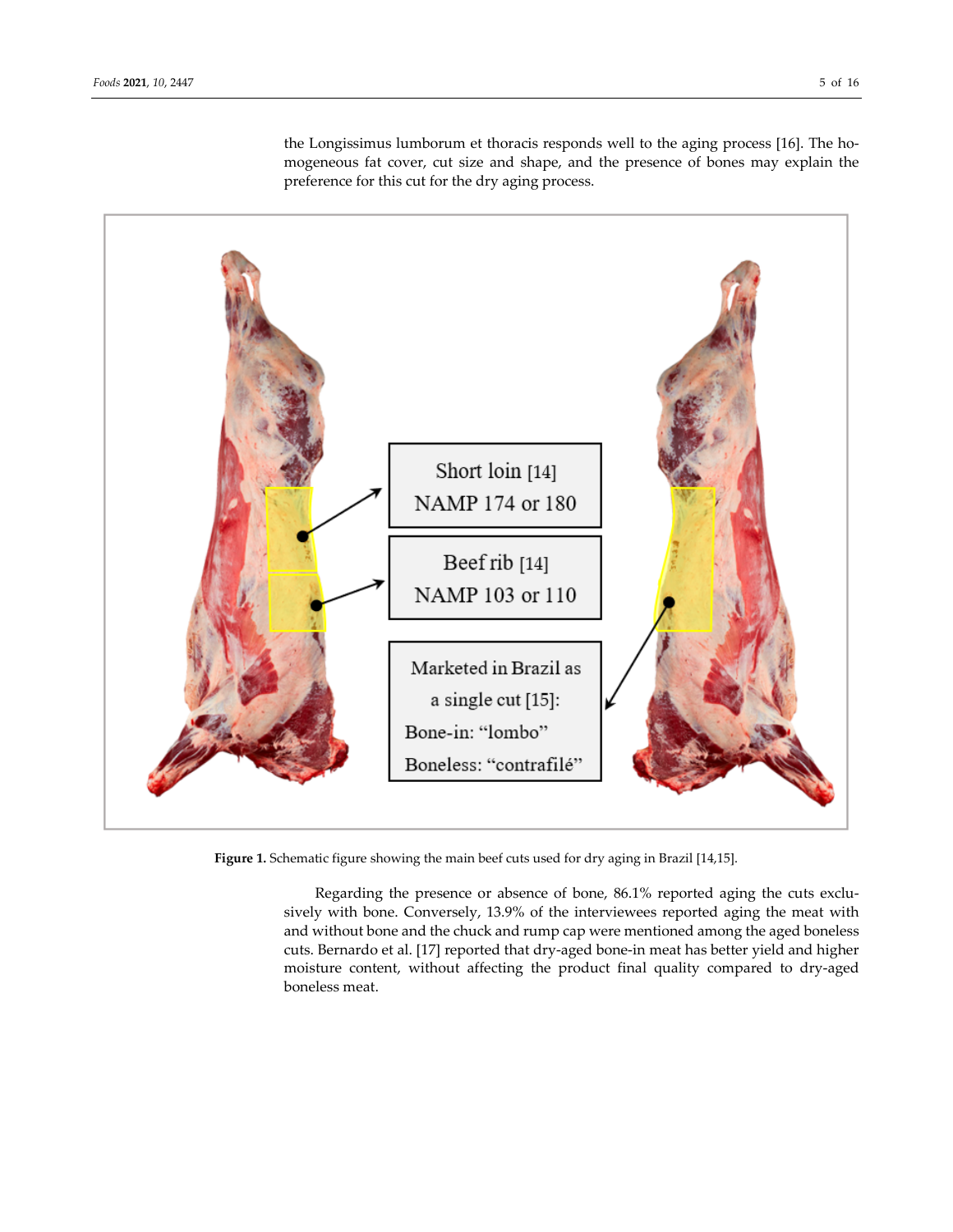|                                                                          |              | <b>Answers</b> |
|--------------------------------------------------------------------------|--------------|----------------|
| Item                                                                     | $N^{\circ}$  | $\%$           |
| How do you receive the raw material?                                     |              |                |
| Packed with vacuum-free plastic packaging                                | 14           | 26.9           |
| Packed with vacuum plastic packaging                                     | 25           | 48.1           |
| Unpacked                                                                 | 13           | 25.0           |
| Total                                                                    | 52           | 100            |
| What is the duration time between slaughter and receipt of the raw mate- |              |                |
| rial?                                                                    |              |                |
| Less than 7 days                                                         | 29           | 67.4           |
| Between 8 to 14 days                                                     | 13           | 30.2           |
| Longer than 21 days                                                      | 1            | 2.3            |
| Total                                                                    | 43           | 100            |
| What meat cuts do you dry-age?                                           |              |                |
| Chuck                                                                    | 5            | 10.2           |
| Eye of rump                                                              | 1            | 2.0            |
| Rib and Loin cuts                                                        | 37           | 75.5           |
| Rump cap                                                                 | 1            | 2.0            |
| Carcass quarters                                                         | 5            | 10.2           |
| Total                                                                    | 49           | 100            |
| Is the meat aged boned or boneless?                                      |              |                |
| <b>Exclusively</b> boned                                                 | 31           | 86.1           |
| Boned and boneless                                                       | 5            | 13.9           |
| <b>Exclusively boneless</b>                                              | $\mathbf{0}$ | 0.0            |
| Total                                                                    | 36           | 100            |
| Do you have any requirement for meat fat cover?                          |              |                |
| Yes                                                                      |              |                |
| Greater than 5 mm                                                        | 18           | 48.6           |
| Greater than 10 mm                                                       | 11           | 29.7           |
| No                                                                       | 8            | 21.6           |
| Total                                                                    | 37           | 100            |
| Do you have any requirements regarding the meat marbling degree?         |              |                |
| Yes                                                                      | 21           | 56,8           |
| No                                                                       | 16           | 43,2           |
| Total                                                                    | 37           | 100            |
| Do you have any requirements regarding animal genetics?                  |              |                |
| Yes                                                                      |              |                |
| Pure bred or crossed Bos taurus                                          | 22           | 59.5           |
| Bos indicus                                                              | $\mathbf{1}$ | 2.7            |
| No                                                                       | 14           | 37.8           |
| Total                                                                    | 37           | 100            |
| Do you have any requirements regarding the cut weight and size?          |              |                |
| Yes                                                                      | 24           | 64.9           |
| No                                                                       | 13           | 35.1           |
| Total                                                                    | 37           | 100            |

**Table 4.** Information on raw materials used for dry‐aged meat in Brazil.

In addition to bone presence, most respondents (78.4%) had requirements regarding fat cover of the meat cuts with a minimum of 5 mm reported for 48.6% of the interviewees. For the others (29.7%), fat cover should be 10 mm minimum. Bernardo et al. [17] evaluated dry‐aged meats with and without subcutaneous fat and found that fat‐aged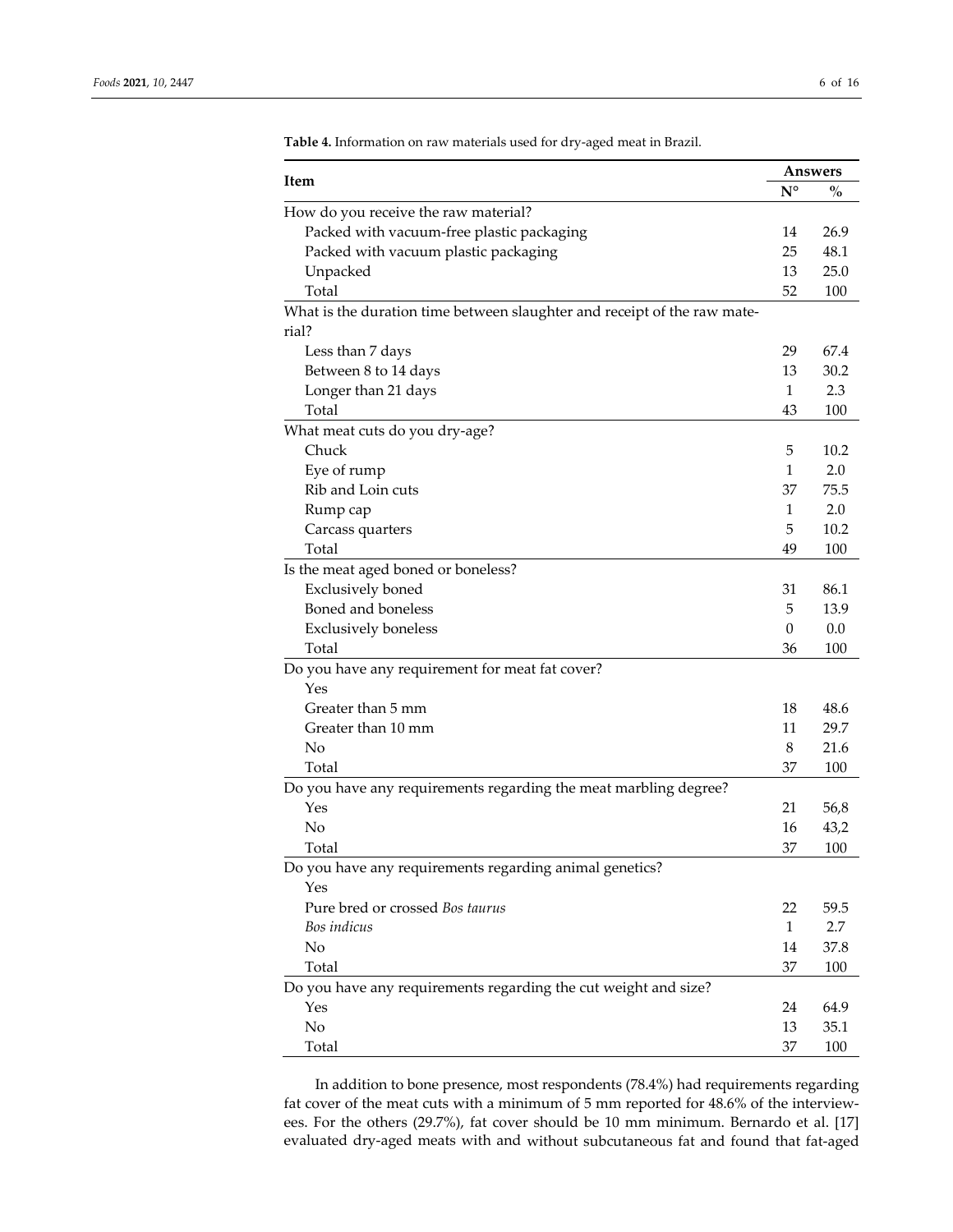meats showed better yield without affecting the quality attributes. Regarding intramuscular fat (marbling), 63.2% of the interviewees do not have specific requirement for this quality parameter for the raw material selection. The other 36.8% of respondents mentioned the existence of an individual standardization but did not provide many details. The search for marbling content standardization may be mostly attributed to the consumers' sensory experience. According to the USDA quality rating, meat palatability can be predicted, and marbling is responsible for meat tenderness and juiciness during consumption, promoting greater lubrication during mastication [18].

Genetic is another important factor related to the raw material. In Brazil, the main genetic species used in animal husbandry is Zebu [2,3]. These animals have high cal‐ pastatin activity, an enzyme that inhibits the calpain action [19,20]. Calpains are the most important proteolytic enzymes in the aging process and consequent improvement in the sensory parameters of the meat [21]. Therefore, reduced calpain activity affects the final quality of meat.

Most dry‐aged beef producers prefer meat from animals originating from a cross between Bos taurus and Bos indicus genetics or from animals exclusive of Bos taurus genetics (59.5%). Only one producer reported using meat exclusively from Zebu animals. The higher the concentration of Bos taurus genetics, the lower the calpastatin activity and consequently higher meat tenderness [19,20]. Regarding raw material requirements, 64.9% of producers reported considering weight and size of the meat cuts to be aged, and in general, respondents prefer large cuts for a better yield.

#### *3.4. Process Parameters*

Temperature, air humidity, and air speed are environmental factors that can affect dry aging. These factors contribute to water evaporation and concentration of flavors and aromas in dry‐aged meats and are important for microbiological stability [22,23].

According to Dransfield [21], proteolytic enzymes in meat have greater activity at higher temperatures, similar to the activity in the body of a living animal. However, higher temperatures compromise the microbiological safety of meat. Therefore, a temperature close to that of melting ice in the aging process is desirable to hinder microbial development. Low temperatures favor food safety and reduce possible sensory changes due to the action of psychrotrophic bacteria. According to Feiner [24], this group of bac‐ teria at concentrations above 5 log CFU (Colony Forming Unit) generate compounds that affect meat flavor, causing sensory rejection by the consumer. In this study, most inter‐ viewees (78.4%) control the temperature in the aging chamber. Some producers (48.6%) keep the temperature at 2–4 °C, while 29.7% of the interviewees control the temperature from −1 to 1 °C. Conversely, 21.6% of the interviewees reported that they do not have a system for controlling or monitoring the temperature in the chamber (Table 5).

Seventy-three percent of interviewees control air relative humidity. Air humidity ranges between 70% and 80% for 45.9% of the respondents, followed by 60–70% for 16.2% of producers. Values above 80% and below 60% were cited by 10.8% of respondents. Similar to room temperature, some producers (27%) reported that they do not have a system for controlling or monitoring relative air humidity in the chamber (Table 5). Ac‐ cording to Dashdorj et al. [6], air humidity below 70% intensifies meat water loss to the external environment, reducing the process yield; nevertheless, this humidity level slows down microrganismal development. Conversely, Bernardo et al. [25], stated that relative humidity above 80% favors microbial development and contributes to surface slime growth, negative conditions for the product. In addition, producers (33.3%) reported that air humidity is mostly controlled by regulating compressors and evaporators, followed by the use of hygroscopic salts (21.4%), and humidification and dehumidifying systems (14.3%). The other producers (28.6%) only monitor air humidity, without a specific con‐ trol system.

Regarding the airflow inside the chambers, most producers (67.6%) use additional fans and only one fan is used in 37.8% of the chambers. Conversely, 32.4% of respondents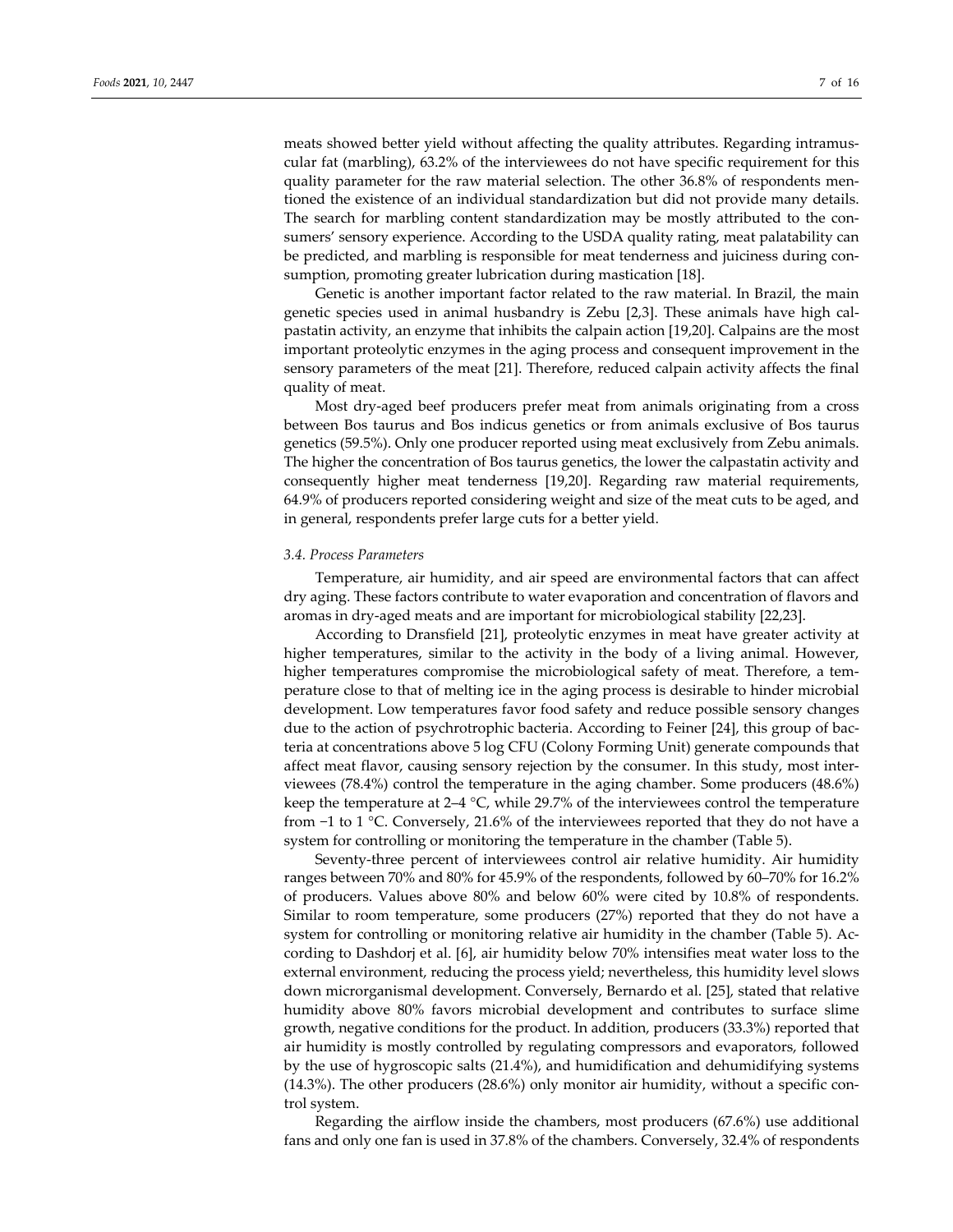reported that they do not use fans. Producers were asked whether they consider air speed low, medium, or high (assessed empirically). For 56.8% of respondents, air speed in the aging chambers is medium, while the other respondents reported low and high speeds in an equivalent way (Table 4). According to Dashdorj et al. [6] and Lee et al. [22], high air flow intensifies water loss, reducing chances of microbial development. In addition, it decreases the process yield, causing the low air flow to be generate the opposite action, that is, it favors microbial development and also the process yield. Therefore, a medium air flow can result in positive process conditions, both in terms of safety and efficiency. Several techniques can be used to increase air flow in the aging chamber. Other procedures are also recommended, such as placing meat cuts to age on perforated grids and/or shelves, spacing meat cuts to allow air passage, and suspending meat cuts by hooks.

|                                                                    |                | Answers |
|--------------------------------------------------------------------|----------------|---------|
| Item                                                               | $N^{\circ}$    | $\%$    |
| What is temperature in the aging chamber?                          |                |         |
| Exclusively from $+2$ to $+4$ °C                                   | 18             | 48.6    |
| Exclusively from $-1$ to $+1$ <sup>o</sup> C                       | 11             | 29.7    |
| Does not have a thermometer                                        | 8              | 21.6    |
| Total                                                              | 37             | 100     |
| What is humidity in the aging chamber?                             |                |         |
| Less than 60%                                                      | 2              | 5.4     |
| 60 to 70%                                                          | 6              | 16.2    |
| 70 to 80%                                                          | 17             | 45.9    |
| Higher than 80%                                                    | $\overline{2}$ | 5.4     |
| Does not have control                                              | 10             | 27.0    |
| Total                                                              | 37             | 100     |
| How do you control the air relative humidity in the aging chamber? |                |         |
| Water                                                              | 1              | 2.4     |
| Hygroscopic salts                                                  | 9              | 21.4    |
| Compressors and evaporators                                        | 14             | 33.3    |
| Humidifier/Dehumidifier                                            | 6              | 14.3    |
| Does not have a specific system                                    | 12             | 28.6    |
| Total                                                              | 42             | 100     |
| How many fans do you have in the aging chamber?                    |                |         |
| Natural chamber ventilation                                        | 12             | 32.4    |
| One fan                                                            | 14             | 37.8    |
| Two fans                                                           | 4              | 10.8    |
| Three or more fans                                                 | 7              | 18.9    |
| Total                                                              | 37             | 100     |
| What is the air speed in the aging chamber?                        |                |         |
| High                                                               | 8              | 21.6    |
| Medium                                                             | 21             | 56.8    |
| Low                                                                | 8              | 21.6    |
| Total                                                              | 37             | 100     |
| What criteria do you use to determine the process completion?      |                |         |
| Time in days                                                       | 37             | 77.1    |
| Weight loss                                                        | 8              | 16.7    |
| Demand                                                             | 3              | 6.3     |
| Total                                                              | 48             | 100     |

**Table 5.** Conditions of dry‐aged meat production process in Brazil.

How long is the meat dry‐aged?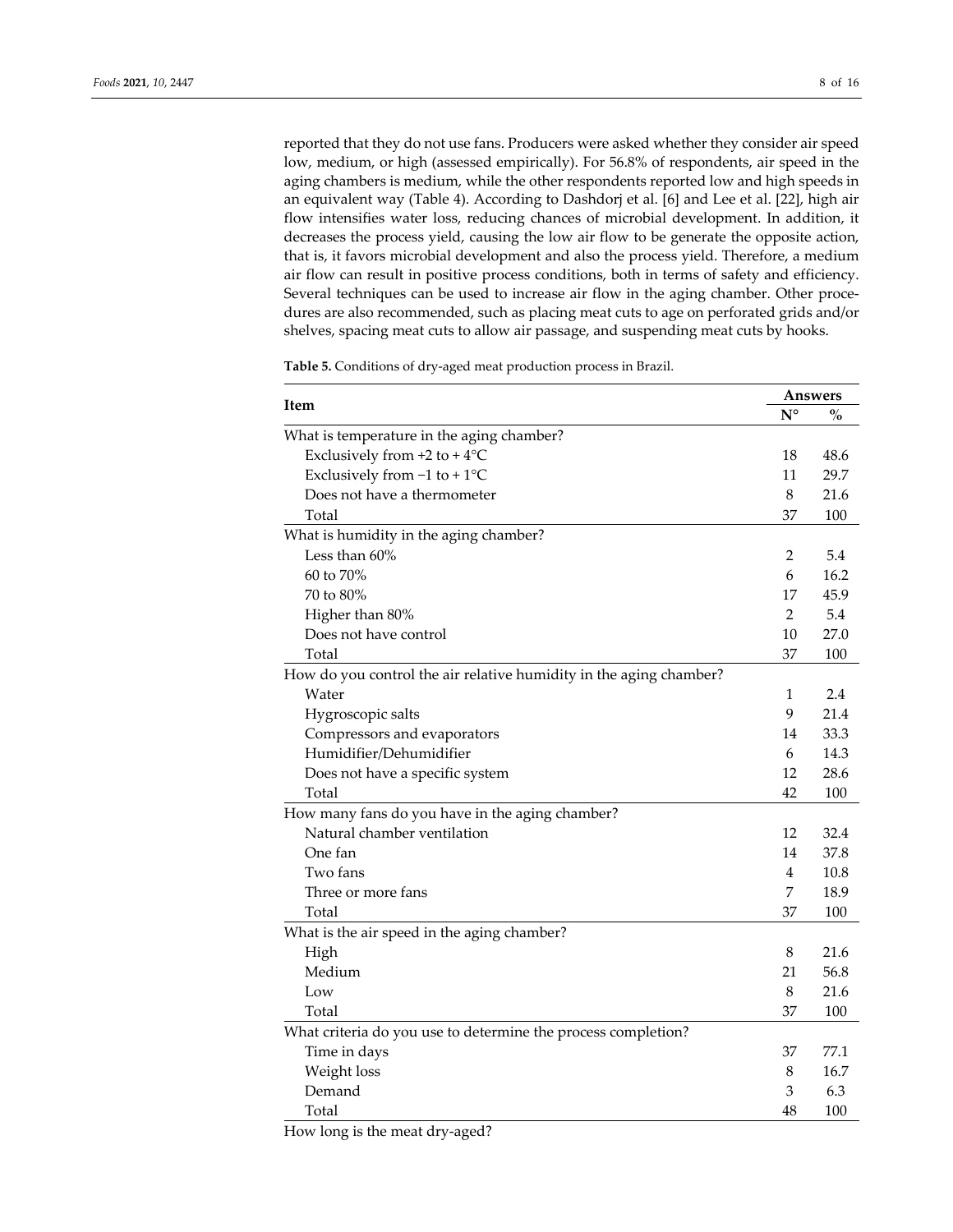| Less than 8 days                                             |    | 1.5  |
|--------------------------------------------------------------|----|------|
| From 8 to 15 days                                            | 3  | 4.5  |
| From 15 to 21 days                                           | 3  | 4.5  |
| From 22 to 35 days                                           | 17 | 25.8 |
| From 36 to 42 days                                           | 13 | 19.7 |
| From 43 to 60 days                                           | 19 | 28.8 |
| More than 60 days                                            | 10 | 15.2 |
| Total                                                        | 66 | 100  |
| How did you define the process parameters you currently use? |    |      |
| Scientific literature                                        | 26 | 37.1 |
| Trial and error                                              | 24 | 34.3 |
| Other professionals                                          | 20 | 28.6 |
| Total                                                        | 70 | 100  |

To determine the end of the dry aging process and thus market the product, 77.1% of producers reported that they mostly compute the time in days. Evaporation losses  $(16.7%)$  and customer demand  $(6.3%)$  were also mentioned as determinants for the process completion (Table 5). The most common aging times described by the interviewees range from 7 to 8 weeks (28.8%), 4 and 5 weeks (25.8%), and 6 weeks (19.7%). Some producers also mentioned aging times shorter than one week (1.5%) and longer than 8 weeks (15.2%). Dransfield [12,21] and Puga et al. [26] demonstrated that proteolysis, mainly by calpains, significantly affect the sensory perception of meat tenderization and needs to occur for at least 7 days. These authors reported that the longer the aging period, the better the meat tenderness.

Respondents reported that the decision for these process parameters were based mainly on scientific literature (37.1%), followed by trial and error (34.3%). Decisions on the process parameters are diverse due to the lack of legislation for the production of dry‐aged beef in Brazil.

#### *3.5. Management of the Production Process*

Table 6 presents the data on the production process management. The interviewees stated that most production of dry-aged beef occurs through a continuous system (57.9%) in which new meat cuts are placed in a chamber when there are still cuts in the aging process. The other interviewees work in the batch system, where a new aging stage be‐ gins only after the previous one is complete. The frequency that new meat cuts start the aging process occurs every 30 days for most respondents (52.6%), followed by 14 (28.9%), and 7 days (18.4%). Most respondents dry age by positioning the cuts with the fat cover facing upward or sideward (77.5%). Other place forms were mentioned, such as hanging (17.5%) and fat cover facing downward (2.5%).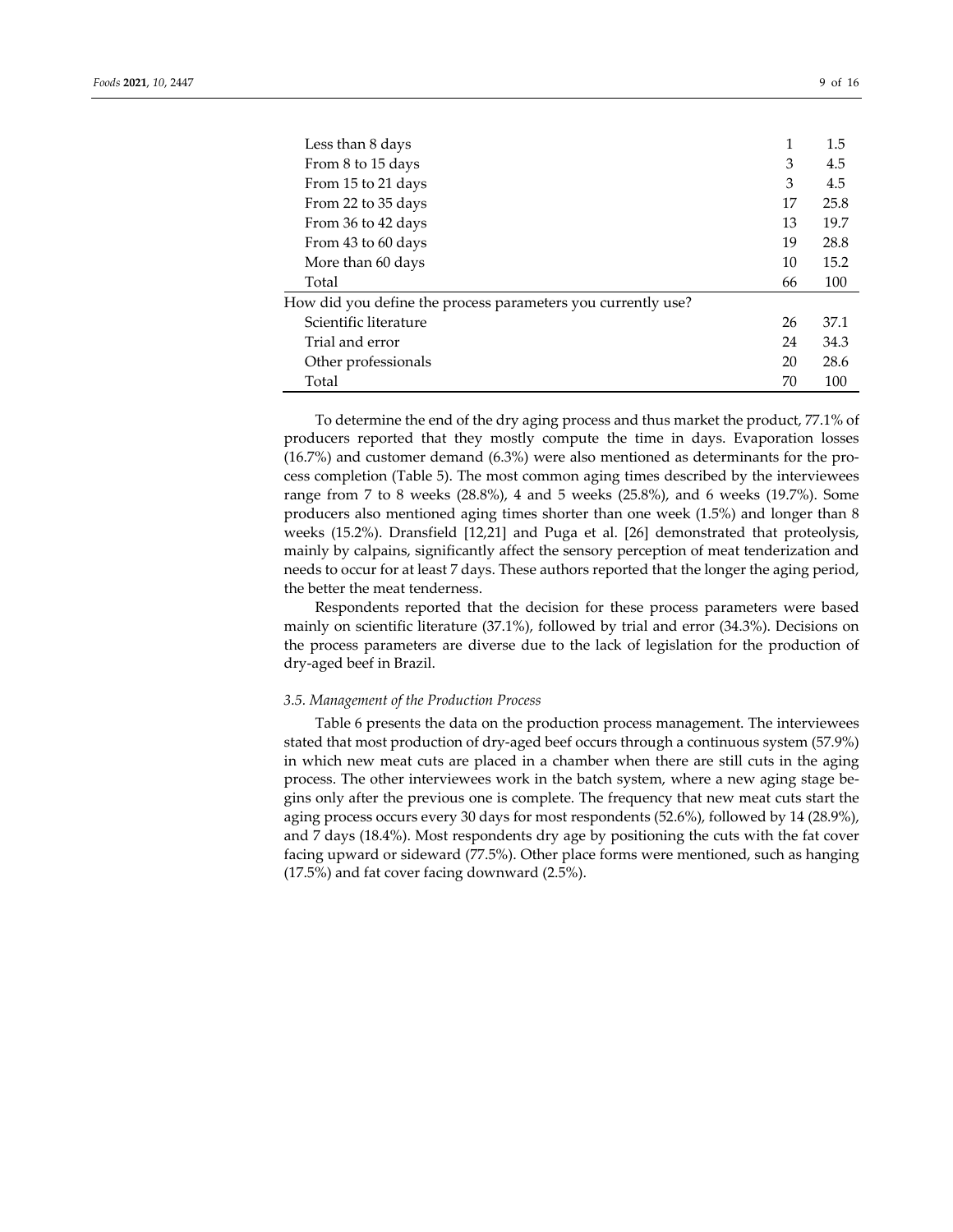|                                                              |             | Answers |  |
|--------------------------------------------------------------|-------------|---------|--|
| Item (Sum of Frequency of the Items Surveyed)                | $N^{\circ}$ | $\%$    |  |
| Do you use the batch or continuous system?                   |             |         |  |
| Continuous                                                   | 22          | 57.9    |  |
| Batch                                                        | 16          | 42.1    |  |
| Total                                                        | 38          | 100     |  |
| How often do the chambers receive more fresh meat?           |             |         |  |
| Weekly                                                       | 7           | 18.4    |  |
| Fortnightly                                                  | 11          | 28.9    |  |
| Monthly                                                      | 20          | 52.6    |  |
| Total                                                        | 38          | 100     |  |
| How do you position the meat cut in the chamber?             |             |         |  |
| Fat cover up or to the side                                  | 31          | 77.5    |  |
| Fat cover down                                               | 1           | 2.5     |  |
| Hanging                                                      | 7           | 17.5    |  |
| Does not control the meat cut position                       | 1           | 2.5     |  |
| Total                                                        | 40          | 100     |  |
| Do you use any packaging or cover in the meat for dry aging? |             |         |  |
| No                                                           | 28          | 75.7    |  |
| Yes, fat cover                                               | 9           | 24.3    |  |
| Total                                                        | 37          | 100     |  |

**Table 6.** Information on the management of the dry‐aged meat production process in Brazil.

For protection and covering of meat cuts during aging, 24.3% of the producers use some kind of cover, either milk butter or swine lard. This aging type, popularly known as "fat cover aging", has become common in meat stores and boutiques in Brazil. However, some producers consider it different from dry aging, mainly because when the meat is coated with the lipid layer, the water content evaporated during aging is different than when the meat is aged without covering. There is a specific packaging system on the market for the dry aging process, known as a special bag [25,27]. However, none of the interviewees acknowledged the use of this new packaging system.

#### *3.6. Economic Issues*

Table 7 shows data on yield and value added. Respondents (27.5%) stated that dry‐aged beef loses from 11% to 15% of weight during aging (evaporation). Some pro‐ ducers (26.3%) reported losses greater that 25% due to trimmings. Altogether, losses can reach almost 65%. These losses are common in dry-aged meat, mainly because it is unpackaged food, which leads to water evaporation in the aging chamber [6,28]. In addi‐ tion, differences in temperature, air humidity, and air speed rates, as well as the cut type and meat traits, significantly affect losses.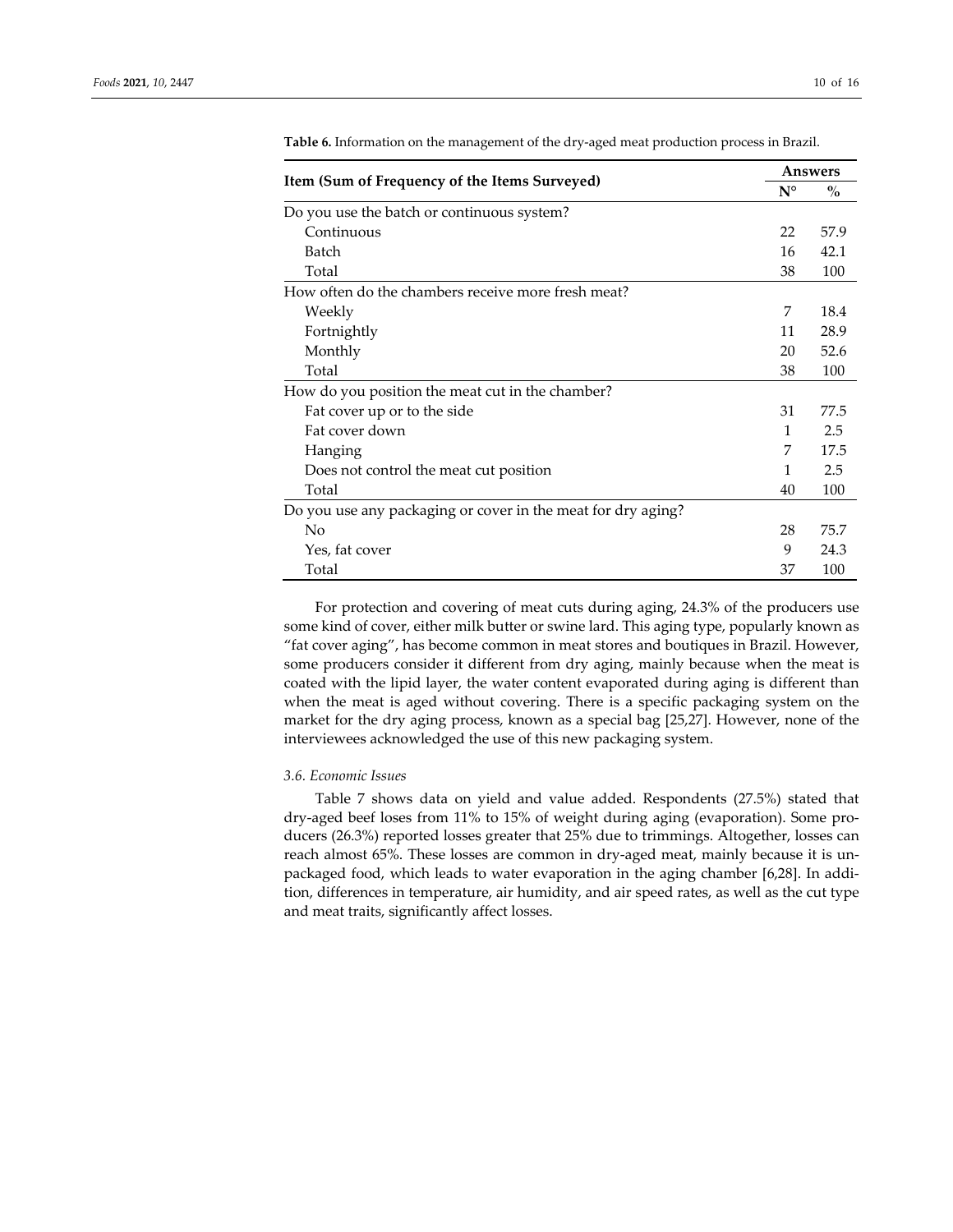|                                                                   | <b>Answers</b> |      |
|-------------------------------------------------------------------|----------------|------|
| Item                                                              | $N^{\circ}$    | $\%$ |
| What is the average evaporative loss after aging?                 |                |      |
| $< 10\%$                                                          | 4              | 10.0 |
| 11 to 15%                                                         | 11             | 27.5 |
| 16 to 20%                                                         | 9              | 22.5 |
| 21 to 25%                                                         | 9              | 22.5 |
| $>25\%$                                                           | 6              | 15.0 |
| Did not respond                                                   | 1              | 2.5  |
| Total                                                             | 40             | 100  |
| What is the average loss for trimming after aging?                |                |      |
| <10%                                                              | 4              | 10.5 |
| 11 to 15%                                                         | 7              | 18.4 |
| 16 to 20%                                                         | 8              | 21.1 |
| 21 to 25%                                                         | 8              | 21.1 |
| $>25\%$                                                           | 10             | 26.3 |
| Did not respond                                                   | $\mathbf{1}$   | 2.6  |
| Total                                                             | 38             | 100  |
| What is aggregate relative price in relation to vacuum-aged meat? |                |      |
| 21 to 40%                                                         | 1              | 2.7  |
| 41 to 60%                                                         | 4              | 10.8 |
| 61 to 80%                                                         | 3              | 8.1  |
| 81 to 100%                                                        | 9              | 24.3 |
| 101 to 120%                                                       | 8              | 21.6 |
| $>121\%$                                                          | 6              | 16.2 |
| Did not respond                                                   | 6              | 16.2 |
| Total                                                             | 37             | 100  |

**Table 7.** Economic issues related to the production of dry‐aged meats in Brazil.

Regarding the value added to the product after aging and trimming, the highest proportion of respondents (45.9%) acknowledge an increase in sale values between 81 and 120% when compared to vacuum‐aged meat. This value is added to the product sales price to support production costs. Studies were carried out with panelists to identify the purchase intent of dry-aged meats and, according to Smith et al. [29], 37.7% of respondents were willing pay USD 1.10 more for 0.5 kg of dry-aged beef. In turn, Berger et al. [30], demonstrated that 42.5% of respondents would be willing to invest USD 1.00 more for 0.45 kg of dry‐aged beef, while 32.5% and 19. 2% would pay US@ 2.00 and US \$ 3.00 more, respectively, for 0.45 kg of dry‐aged beef. The data in our study and those on consumers' purchase intent [29,30] indicate the willingness to purchase dry‐aged meat, despite the higher price compared to vacuum-aged meat, possibly due to sensory characteristics, which confers to dry‐aged beef a potential in this market niche.

#### *3.7. Product Safety*

Some respondents (27.0%) reported microbiological problems, such as mold, slime, and undesirable odors, when they started the dry-aging process in their plants (Table 8). Laboratory analyses were conducted to understand the microbial development and 45.9% of the respondents have already carried out these analyses to detect *Salmonella*, quantify total mesophiles, *Escherichia coli*, molds and yeasts, lactic acid bacteria, and thermotolerant coliforms.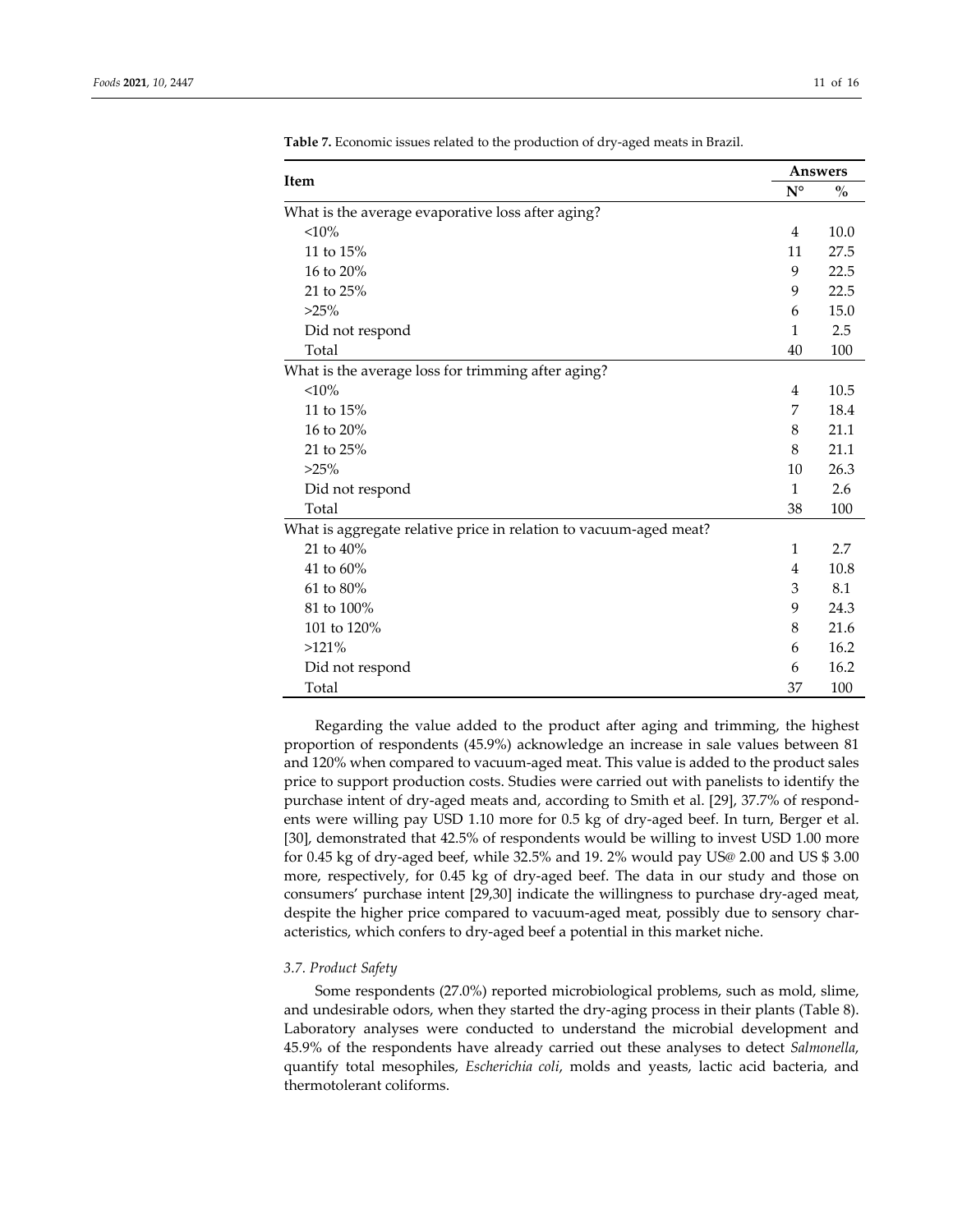| Item                                                                  | Answers        |               |
|-----------------------------------------------------------------------|----------------|---------------|
|                                                                       | $N^{\circ}$    | $\frac{0}{0}$ |
| Did you ever have a problem with microbiological contamination?       |                |               |
| No                                                                    | 25             | 67.6          |
| Yes                                                                   | 10             | 27.0          |
| Other initial problems                                                | $\overline{2}$ | 5.4           |
| Total                                                                 | 37             | 100           |
| Have you ever carried out microbiological analyses of aged meats?     |                |               |
| No                                                                    | 17             | 45.9          |
| Yes                                                                   | 13             | 35.1          |
| No, but intends to                                                    | 7              | 18.9          |
| Total                                                                 | 37             | 100           |
| What actions do you take to ensure product safety?                    |                |               |
| Empirical evaluation of the process, with adjustments of humidity and | 25             | 53.2          |
| temperature, when necessary                                           |                |               |
| Care with quality tools (GMP * and SOP **) and chamber hygienization  | 12             | 25.5          |
| Frequent microbiological and physical chemical analyses               | 10             | 21.3          |
| Total                                                                 | 47             | 100           |
| What is the cleaning frequency of the aging chamber?                  |                |               |
| Periodically                                                          | $\overline{2}$ | 5.4           |
| At the end of each process                                            | 12             | 32.4          |
| Weekly                                                                | 10             | 27.0          |
| Fortnightly                                                           | 3              | 8.1           |
| Monthly                                                               | 9              | 24.3          |
| Quarterly                                                             | $\mathbf{1}$   | 2.7           |
| Total                                                                 | 37             | 100           |
| Do you remove the meat cuts before cleaning the chamber?              |                |               |
| No                                                                    | 18             | 48.6          |
| Yes                                                                   | 15             | 40.5          |
| Cleaning between changes of batches                                   | 4              | 10.8          |
| Total                                                                 | 37             | 100           |
| Is your chamber exclusive for dry aging?                              |                |               |
| Yes                                                                   | 36             | 97.3          |
| No                                                                    | $\mathbf{1}$   | 2.7           |
| Total                                                                 | 37             | 100           |
| Does your company have a specific area for handling dry-aged meat?    |                |               |
| Yes                                                                   | 29             | 78.4          |
| No                                                                    | 8              | 21.6          |
| Total                                                                 | 37             | 100           |

**Table 8.** Safety of dry‐aged meat production in Brazil.

\* Good Manufacturing Practice; \*\* Standard Operating Procedures.

The producers mentioned certain control tools to ensure product safety, such as the empirical control of the process (53.2%) with control of aging chamber conditions (temperature, air humidity, and air speed). The interviewees (32.4%) reported cleaning the aging chamber after completion of the process, while 27.0% and 24.3% of the respondents carried out the cleaning every 7 or 30 days. For 48.6% of the interviewees, the chamber is cleaned without removing the cuts, while 40.5% of the producers remove the meat cuts before cleaning the chambers, replacing them afterward. Sanitization reduces the number of microbial cells in the environment; however, when it is carried out with meat cuts still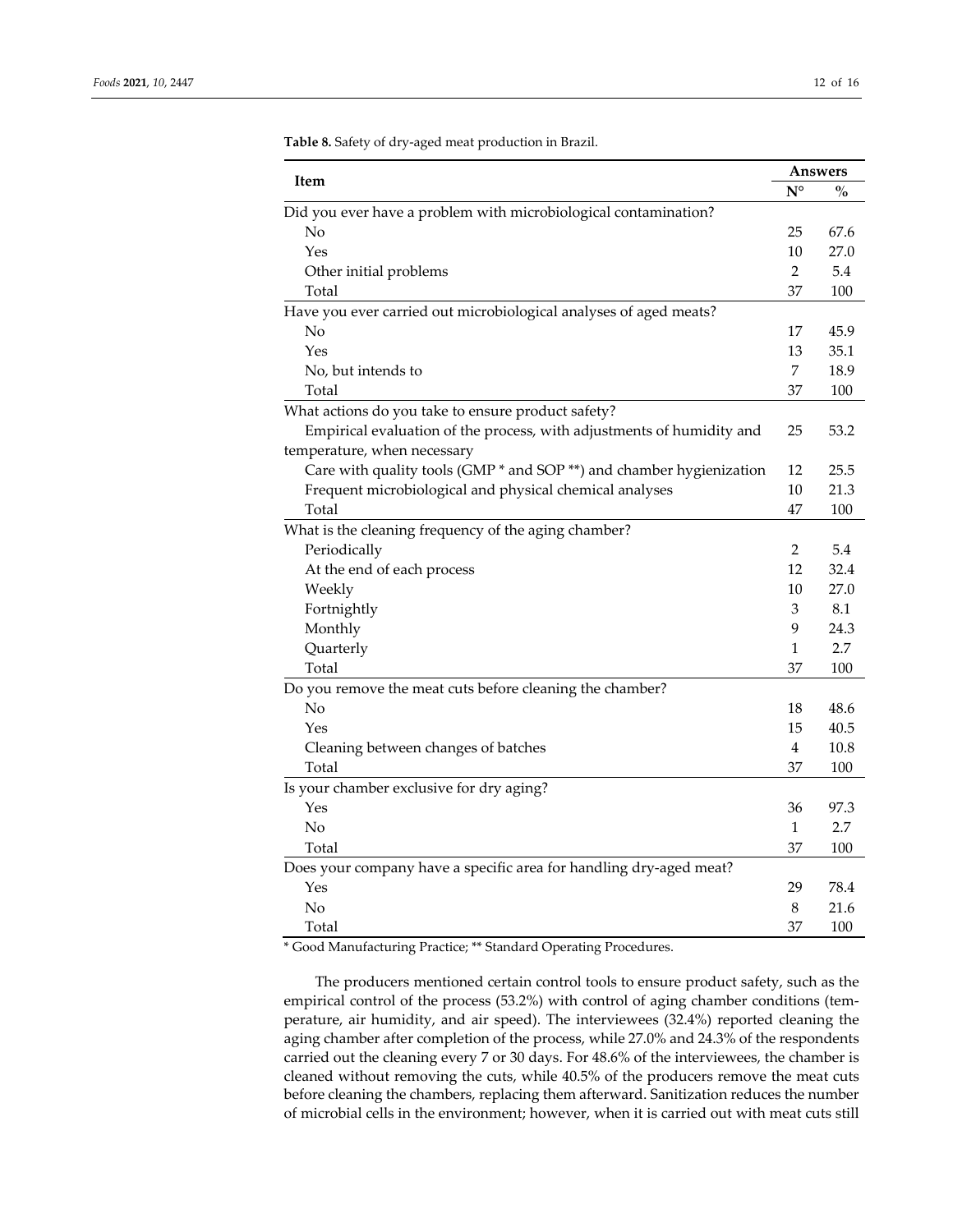inside the aging chamber, meat cuts may be contaminated by chemical contaminants (cleaning products) and physical contaminants (dust and old meat pieces).

For 97.3% of respondents, beef is dry-aged in exclusive chambers, while some producers (2.7%) use the chambers for dry and vacuum‐aged meat. The use of the chamber to age packaged meats or other products can result in cross-contamination, compromising product and consumer safety. Most producers (78.4%) reported having a specific area with specific equipment and utensils for handling aged meat, in addition to being an air‐conditioned environment.

#### *3.8. Sensory Attributes*

Table 9 presents data on sensory aspects. Producers reported that the predominant flavor descriptor in their meats were buttery flavor (37.7%), intense meat flavor (21.3%), and almond flavor (18.0%). The interviewees also mentioned the most striking sensory characteristics of products from market competitors. The main traits regarded the meat positive characteristics (53.7%), such as tenderness, slight sweet presence, intense umami taste, and the presence of intense meat, buttery, almond, and cheese flavors. The strange aspects cited by 22.0% of the respondents referred to the accentuated presence of acid, bitter taste, and flavors related to rancid and putrid, as well as the presence of surface slime and mold in the meats. The classification of "others" expressed the lowest number of responses (11.5%), which refers to meats with no flavor or meats with sensory quality that was not different in flavor to those sold by the respondent. The main positive flavors reported by the producers are also most cited by the researchers who conduct sensory evaluations of dry‐aged beef [28]. According to Lee et al. [22], these flavors are formed due to the process of proteolysis and lipolysis, generating peptides and free fatty acids, respectively. Setyabrata et al. [31] reported that other metabolites are generated and are all responsible for the characteristic flavor of dry‐aged meats.

| Item                                                     |             | Answers |  |
|----------------------------------------------------------|-------------|---------|--|
|                                                          | $N^{\circ}$ | $\%$    |  |
| Describe the flavor of your dry-aged meat:               |             |         |  |
| <b>Buttery</b>                                           | 23          | 37.7    |  |
| Almond                                                   | 11          | 18.0    |  |
| Cheese                                                   | 7           | 11.5    |  |
| Intense meat flavor                                      | 13          | 21.3    |  |
| Others                                                   | 7           | 11.5    |  |
| Total                                                    | 61          | 100     |  |
| What draws the attention of competitors' dry-aged meats? |             |         |  |
| Strange aroma and flavor aspects                         | 9           | 22.0    |  |
| General appearance, aroma, and flavors aspects           | 6           | 14.6    |  |
| Positive aroma and flavor aspects                        | 22          | 53.7    |  |
| Others                                                   | 4           | 9.8     |  |
| Total                                                    | 41          | 100     |  |

**Table 9.** Sensory attributes of dry‐aged meat in Brazil.

#### *3.9. Final Remarks*

In this survey, we asked producers about their main challenges for dry‐aged meat production. We computed 10 attributes, highlighting the absence of parameters for pro‐ cess standardization (27.3%) and national legislation on dry‐aged meats and consequent lack of inspection by responsible public bodies (20.5%) (Table 10).

To date, in Brazil, the Non‐Objection Term is the only official information provided by the Ministry of Agriculture, Livestock and Supply, with administrative process no. 21000.001987 of 2018 [32]. This term provides a list of basic technical traits as suggestions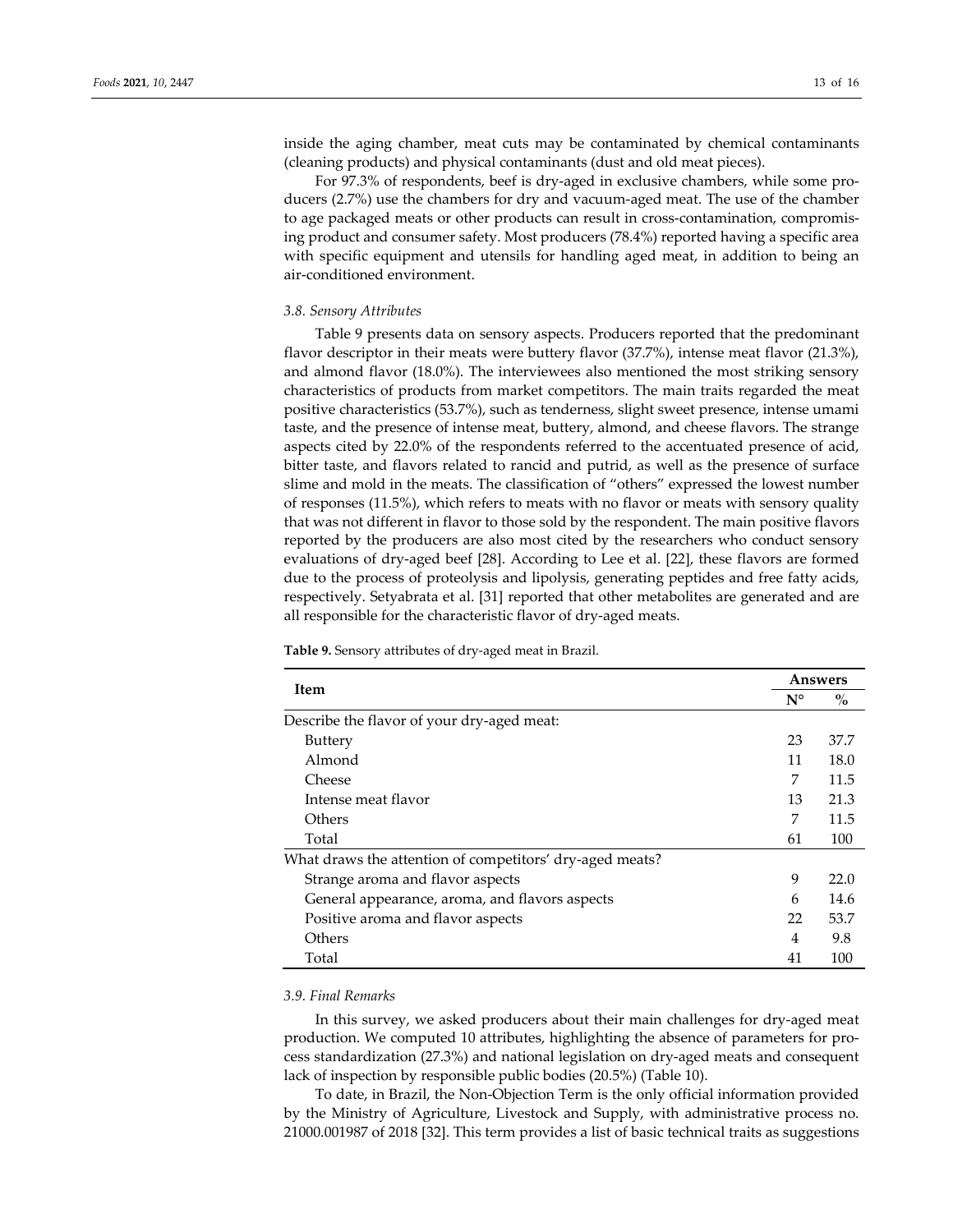of conditions for the production of dry‐aged meat, and it applies only to meat industries, not to the retail sector, which is inspected by the Health Surveillance Agency (ANVISA). Nevertheless, as it is only a non‐objection term and it comprises a suggestion for the production process, Brazilian producers rely solely on technical and scientific literature, which does not provide process standardization.

The relevant information of the production process, mentioned by producers of dry‐aged meats, shows eight attributes and the most cited were: the product is a delicacy (22.2%), and the process must be respected (22.2%) and regulated (16.7%) (Table 10).

| Item                                                            |                | Answers       |
|-----------------------------------------------------------------|----------------|---------------|
|                                                                 | $N^{\circ}$    | $\frac{0}{0}$ |
| What were or are the main challenges to produce dry-aged meats? |                |               |
| Competition                                                     | 1              | 2.3           |
| Consumer knowledge                                              | 4              | 9.1           |
| Cost of quality assurance analysis                              | 1              | 2.3           |
| Equipment                                                       | 4              | 9.1           |
| Financial                                                       | 2              | 4.5           |
| Legislation and inspection                                      | 9              | 20.5          |
| Process standardization                                         | 12             | 27.3          |
| Quality of raw material                                         | 1              | 2.3           |
| Refrigeration                                                   | 1              | 2.3           |
| No challenges                                                   | 9              | 20.5          |
| Total                                                           | 44             | 100           |
| Describe any relevant information about the process or product: |                |               |
| Make consumers aware of the product                             | $\overline{2}$ | 11.1          |
| Have good partners                                              | 2              | 11.1          |
| Regulation                                                      | 3              | 16.7          |
| It is a delicacy                                                | 4              | 22.2          |
| The process must be respected                                   | 4              | 22.2          |
| The process is expensive                                        | 1              | 5.6           |
| The process is new                                              | 1              | 5.6           |
| The process is simple                                           | 1              | 5.6           |
| Total                                                           | 18             | 100           |

**Table 10.** Final considerations of dry‐aged meat producers in Brazil.

# **4. Conclusions**

The present survey provides an overview of producers and process profiles of dry‐aged beef currently applied in Brazil. Generally, we can conclude that the dry‐aged beef market has been expanding in Brazil. Most producers are located in large urban centers and have low‐volume productions, selling their products directly to consumers at meat boutiques or restaurants. Producers are concerned with the standardization of raw materials, requesting whenever possible, meat from heavy animals, with known genetics, and with good fat cover on the meat. The main aged cuts are from the lumbar region, bone‐in, and aged for 3 to 8 weeks.

Chambers condition, such as temperature and relative air humidity, varies in a large range. The air humidity is not controlled but is monitored, and the most cited range is from 70% to 80%, while 2 to 4 °C is the most frequent range cited for temperature. Losses by evaporation and trimming reported by respondents are variable, but they are consistent with the literature, as well as valuation of the dry-aged beef at the time of sale to the consumer. Thereby, this study can aid in the development of protocols for new pro‐ ducers or help create specific norms by government institutions to provide a standardized industrial protocol to dry‐aged beef producers.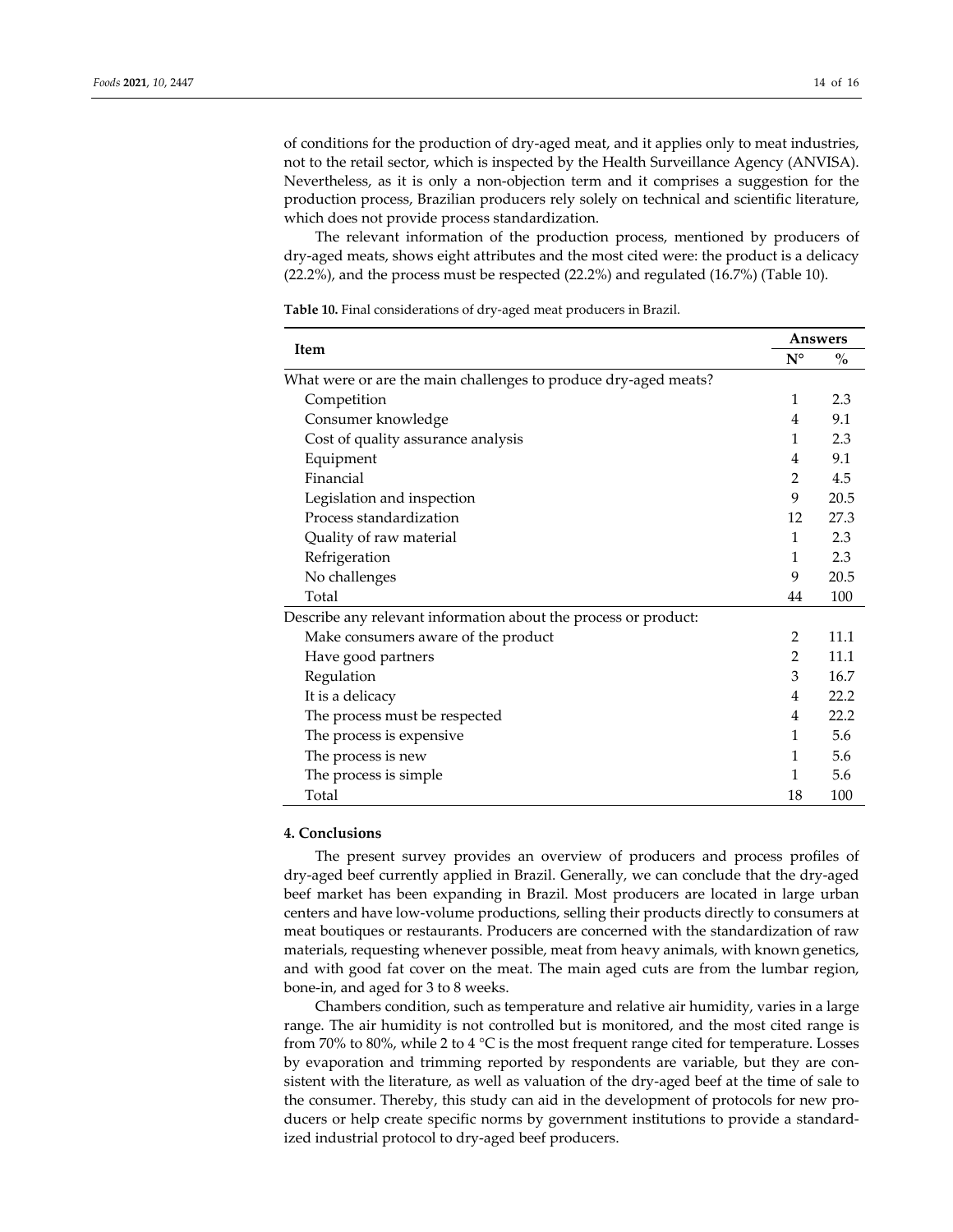**Author Contributions:** Conceptualization, J.H.R.‐d.‐S. and S.B.P.; data curation, J.H.R.‐d.‐S., F.A.B.C., and A.P.M.d.P.; funding acquisition, S.B.P.; investigation, J.H.R.‐d.S., F.A.B.C. and S.B.P.; methodology, J.H.R.‐d.‐S. and S.B.P.; project administration, J.H.R.‐d.‐S., C.R.C. and S.B.P.; re‐ sources, F.A.R., C.R.C. and S.B.P.; software, J.H.R.-d.-S., A.P.M.d.P. and F.A.R.; supervision, J.H.R.‐d.‐S. and S.B.P.; visualization, J.H.R.‐d.‐S., F.A.B.C., A.P.M.d.P., F.A.R., C.R.C. and S.B.P.; writing—original draft, J.H.R.-d.-S., F.A.B.C. and A.P.M.d.P.; writing—review and editing, J.H.R.‐d.‐S., F.A.R., C.R.C. and S.B.P. All authors have read and agreed to the published version of the manuscript.

Funding: This research was funded by FAPESP, grant number: 2019/04221-8, and the APC was funded by FAPESP.

**Institutional Review Board Statement:** The study was conducted according to the guidelines of the Declaration of Helsinki, and approved by the Institutional Review Board (or Ethics Committee) of UNIVERSITY OF CAMPINAS (Protocol Number: 08899319.5.0000.5404).

**Informed Consent Statement:** Informed consent was obtained from all subjects involved in the study.

**Data Availability Statement:** The data presented in this study are available in the article.

**Acknowledgments:** The authors would like to thank the respondents of this research, as well as the Coordenação de Aperfeiçoamento de Pessoal de Nível Superior (CAPES, Brazil) for granting mas‐ ter's scholarships, and also the Fundação de Amparo à Pesquisa do Estado de São Paulo (FAPESP, Brazil, Project: 2019/04221‐8).

**Conflicts of Interest:** The authors declare no conflict of interest.

#### **References**

- 1. U.S. Department of Agriculture. *Livestock and Poultry: World Markets and Trade*; US Department of Agriculture Foreign Agricultural Services: Washington, DC, USA, 2020; 18 p.
- 2. Ferraz, J.B.S.; Felício, P.E. Production systems—An example from Brazil. *Meat Sci.* **2010**, *84*, 238–243. https://doi.org/10.1016/j.meatsci.2009.06.006.
- 3. Koohmaraie, M. The role of Ca2+‐dependent proteases (calpains) in post mortem proteolysis and meat tenderness. *Biochimie* **1992**, *74*, 239–245. https://doi.org/10.1016/0300‐9084(92)90122‐U.
- 4. Liu, J.; Ellies‐Oury, M.P.; Chriki, S.; Legrand, I.; Pogorzelski, G.; Wierzbicki, J.; Farmer, L.; Troy, D.; Polkinghorne, R.; Hocquette, J.F. Contributions of tenderness, juiciness and flavor liking to overall liking of beef in Europe. *Meat Sci.* **2020**, 168. https://doi.org/10.1016/j.meatsci.2020.108190.
- 5. Husband, P.M. The history of vacuum packaged meat. In *Food Technology in Australia*; **1982**, *34*, 272–275.
- 6. Dashdorj, D.; Tripathi, V.K.; Cho, S.; Kim, Y.; Hwang, I. Dry aging of beef; Review. *J. Anim. Sci. Technol.* **2016**, *58*, 20. https://doi.org/10.1186/s40781‐016‐0101‐9.
- 7. Instituto Brasileiro de Geografia e Estatística. Pesquisa Nacional por Amostra de Domicílios Contínua. Available online: https://www.ibge.gov.br/ (accessed on 1 August 2021).
- 8. Instituto Brasileiro de Geografia e Estatística. População. Available online: https://www.ibge.gov.br/estatisticas/sociais/populacao.html (accessed on 1 August 2021).
- 9. Ha, M.; McGilchrist, P.; Polkinghorne, R.; Huynh, L.; Galletly, J.; Kobayashi, K.; Nishimura, T.; Bonney, S.; Kelman, K.R.; Warner, R.D. Effects of different ageing methods on colour, yield, oxidation and sensory qualities of Australian beef loins consumed in Australia and Japan. *Food Res. Int.* **2019**, *125*, 108528. https://doi.org/10.1016/j.foodres.2019.108528.
- 10. Iida, F.; Miyazaki, Y.; Tsuyuki, R.; Kato, K.; Egusa, A.; Ogoshi, H.; Nishimura, T. Changes in taste compounds, breaking properties, and sensory attributes during dry aging of beef from Japanese black cattle. *Meat Sci.* **2016**, *112*, 46–51. https://doi.org/10.1016/j.meatsci.2015.10.015.
- 11. Battaglia, C.; Vilella, G.F.; Bernardo, A.P.S.; Gomes, C.L.; Biase, A.G.; Albertini, T.Z.; Pflanzer, S.B. Comparison of methods for measuring shear force and sarcomere length and their relationship with sensorial tenderness of longissimus muscle in beef. *J. Texture Stud.* **2019**, *51*, 252–262. https://doi.org/10.1111/jtxs.12473.
- 12. Dransfield, E. Modelling post‐mortem tenderisation—III: Role of calpain I in conditioning. *Meat Sci.* **1992**, *31*, 85–94. https://doi.org/10.1016/0309‐1740(92)90074‐E.
- 13. Dransfield, E.; Etherington, D.J.; Taylor, M.A.J. Modelling post-mortem tenderisation—II: Enzyme changes during storage of electrically stimulated and non‐stimulated beef. *Meat Sci.* **1992**, *31*, 75–84. https://doi.org/10.1016/0309‐1740(92)90073‐D.